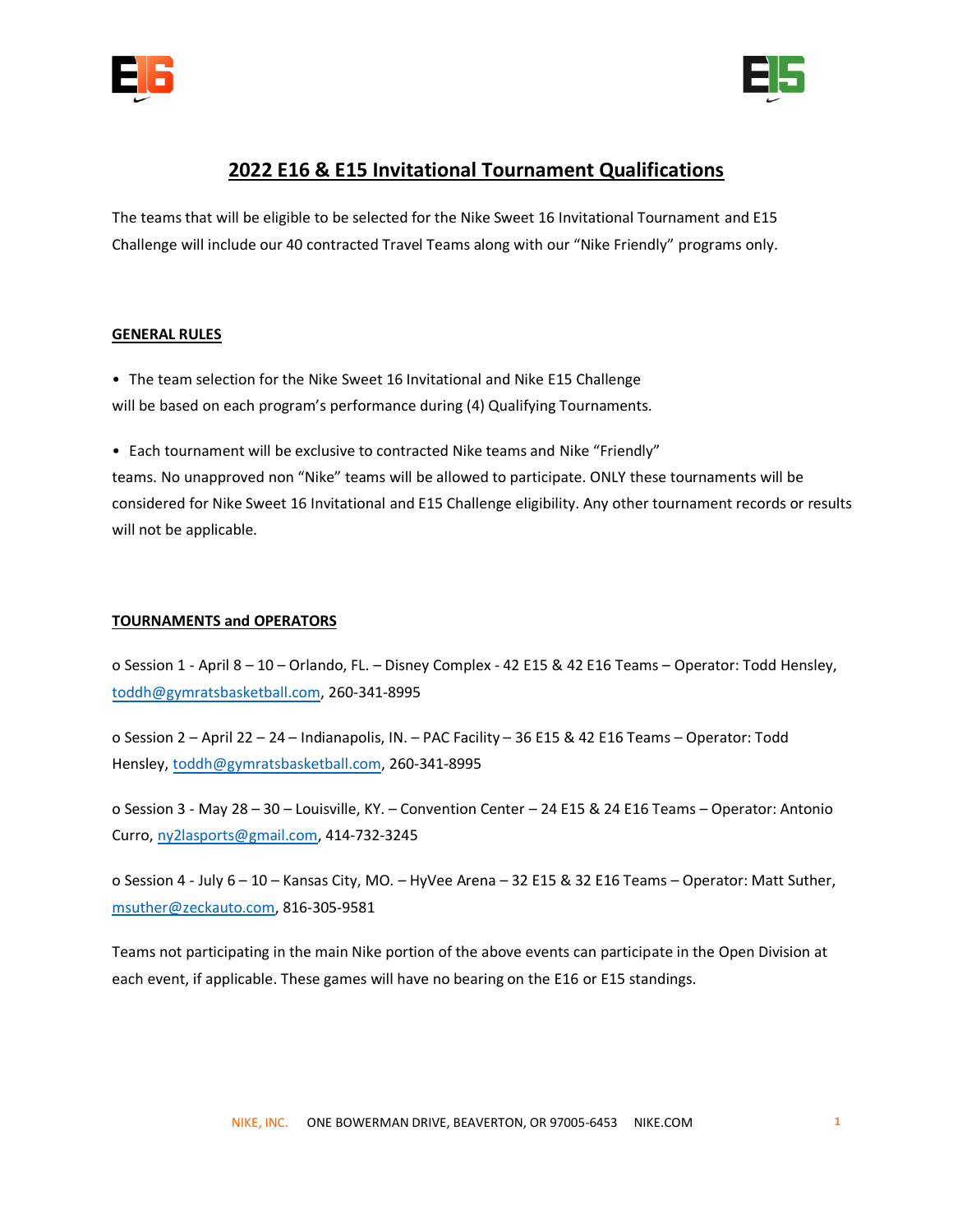



### **PARTICIPATION / QUALIFYING RULES**

- Nike management will supervise the scheduling for each tournament.
- Each participating team must attend at least 2 of the 4 tournaments.
- Teams may choose to participate in more than 2 tournaments (first come, first served). Tournament results from each team's best 2 Tournament performances will be used in determining Peach Jam qualifications.
- A 30 second Shot Clock will be used during these tournaments.
- All game rules (other than Quarters, 8 second Mid court violations, 3pt line and Illegal defense) will coincide with the EYBL rules.
- Qualifying will be determined by a point system which will differ for each tournament:

# **ORLANDO and INDIANAPOLIS**

- o 10 four team pools (40 teams). 3 Pool play games
- o Teams get 1 point for each win in Pool play

o Teams advance to bracket play based on their pool finish. They will be awarded points based on their pool finish. First place - Platinum (3 points), Second place - Gold (2 pts), Third place - Silver (1 point) and Fourth place - Bronze (0 points)

o Each team will have 1 bracket game. Platinum winners get 4 additional points. Gold winners get 2 additional points. Silver winners get 1 additional point and bronze winners get 1 additional point.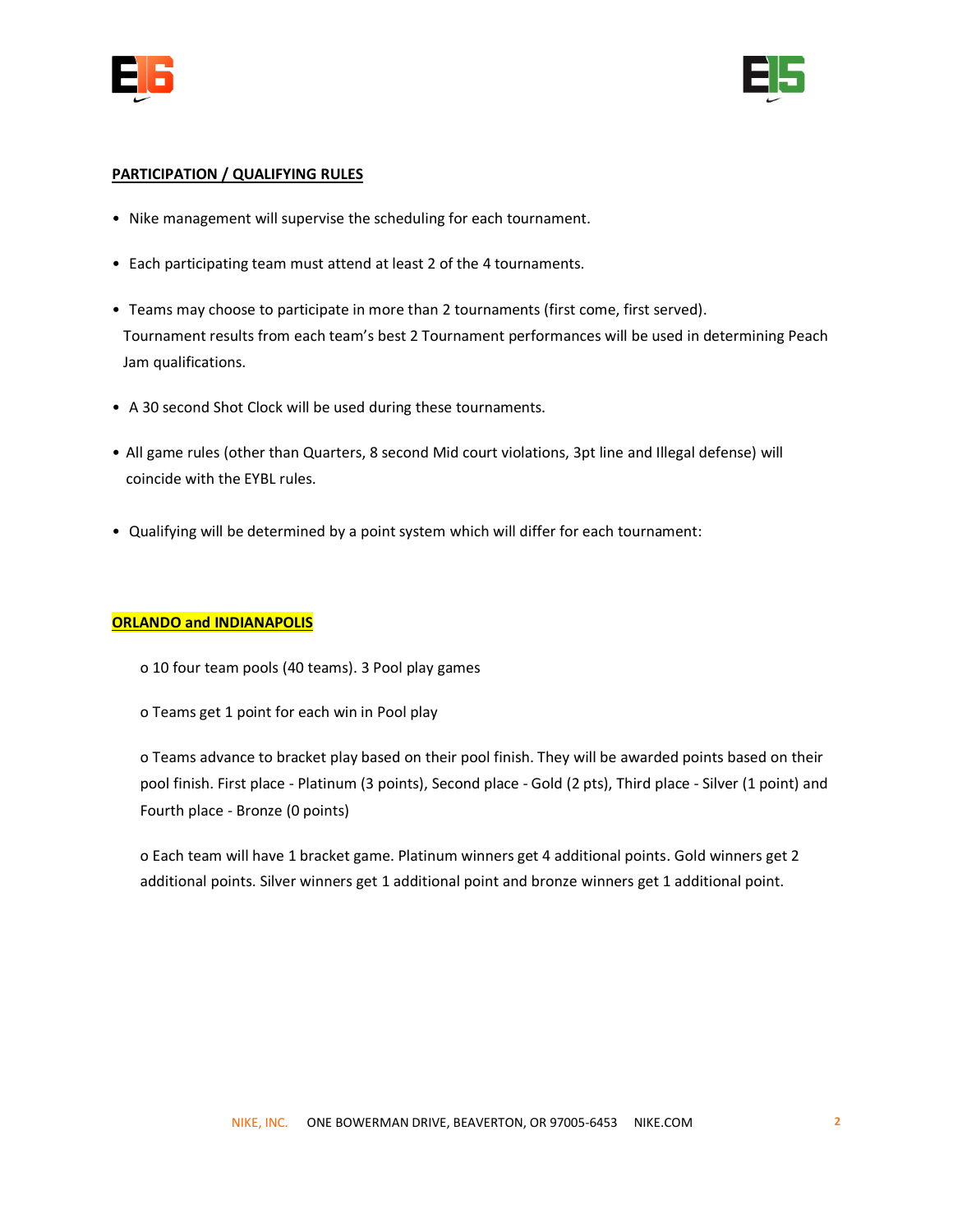



# **LOUISVILLE and KANSAS CITY**

- o Teams get 1 point for each win in Pool play
- o The team that wins each pool gets 2 additional points
- o The team that finishes second in each pool gets 1 additional point
- o First Platinum Bracket play win = 5 points
- o Second Platinum Bracket play win = 10 points.
- o Third Platinum Bracket play win = 15 points.
- o First Gold Bracket win counts for 1 point.
- o Second Gold Bracket win counts for 2 points.
- o Gold Bracket Champion gets 5 points.

o Silver bracket gets 1 point per win. o Bronze - 4th backet gets 0 points

#### **OVERALL RULES**

o Top 16 teams in points will be invited to the Nike Sweet E16 Invitational Tournament and the top 16 teams in points in the E15 division will be invited to the E15 Challenge, both in N. Augusta, S.C. 7/17-24.

o Ties will be determined by (in order):

- 1) head-to-head (if 2 teams)
- 2) strength of schedule (points of defeated opponents)
- 3) Number of wins in a team's 2 determining tournaments.
- 4) Commissioners' discretion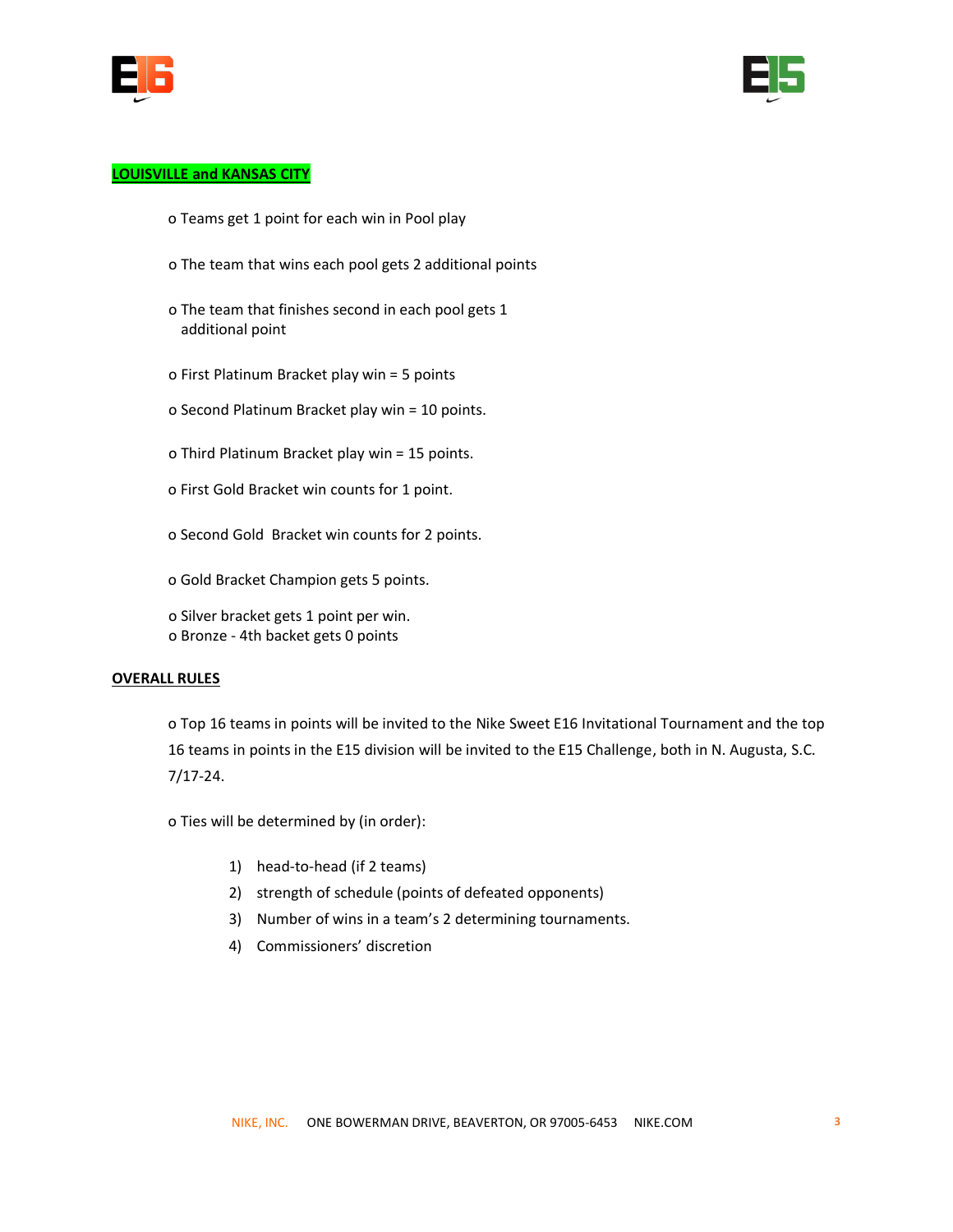



• Players are allowed to move between 15U, 16U and 17U after each of the first 3 sessions of the EYBL season but cannot play in more than one age group during any Nike event. Players are not allowed to switch after the beginning of the first game of Session 4.

• Nike Sweet 16 Invitational Qualifying Teams will be allowed to add up to two (2) players to their roster for the Peach Jam after Session 4. These players CAN NOT come from other current Nike contracted or Friendly teams. These players can come from within the same program if they had previously been playing 17U during the EYBL season. Players are not allowed to play more than one age group at the Peach Jam. These players must be added to rosters and submitted to John Stovall (john.stovall@nike.com) no later than July 10th.

• Players should be grade appropriate. Grades are based on whatever class the player was in this past high school season. Not what class they may be in next fall. 2024 and younger for E16 and 2025 and younger for E15.

- Players changing Nike teams is strongly frowned upon after the first EYBL session. Any player who chooses to change Nike teams may be penalized for making the change by having to forfeit the right to play in the next EYBL event.
- Special cases of player movement will be handled by Nike upper management (Carlton Debose/John Stovall/Jamal James).

# **TARDINESS /FORFEIT**

1. Teams will receive a 10-minute grace period from the scheduled start time. After which one technical will be awarded for every additional minute that the game is delayed up to 20-minutes.

2. If a game is delayed beyond 20-minutes the team will forfeit the game and receive a loss.

Excuses will be adjudicated by Nike management.